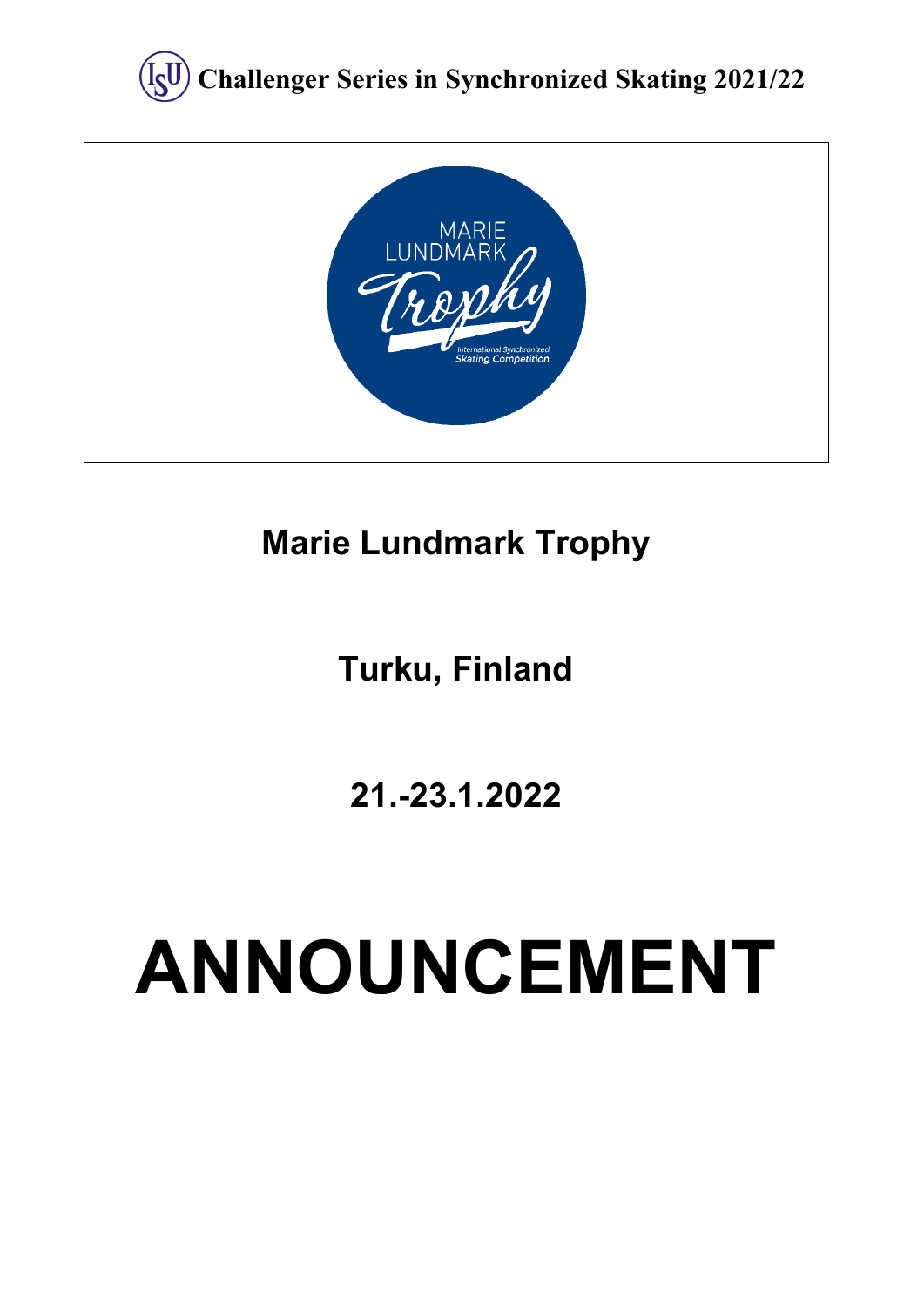

# **Marie Lundmark Trophy**

**An International Competition** 

**for** 

**Junior and Senior**

**organized by**

# **Finnish Figure Skating Association**

**Turku, Finland**

**21.-23.1.2022**

**A competition as part of the**



**Challenger Series in Synchronized Skating 2021/22**

**under the authorization of the** 

**INTERNATIONAL SKATING UNION**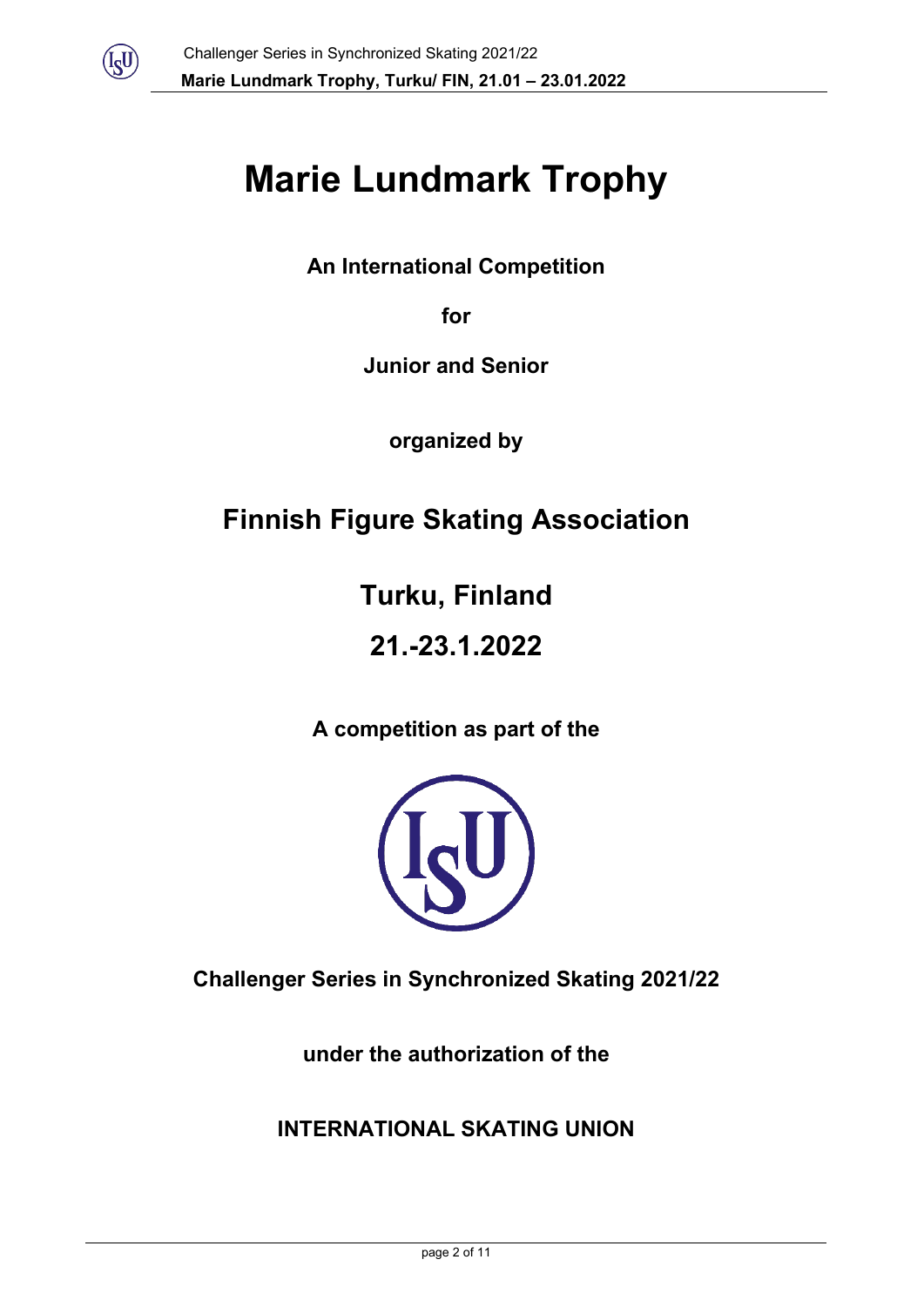

#### **1. GENERAL REGULATIONS**

The **Marie Lundmark Trophy** will be conducted in accordance with the ISU Constitution and General Regulations 2021, the Special Regulations & Technical Rules Synchronized Skating, and the relevant ISU Communications.

Participation in the **Marie Lundmark Trophy** is open to all Competitors who belong to an ISU Member and qualify with regard to eligibility according to Rule 102, provided their ages fall within the limits specified in Rule 108, paragraph 4 and they meet the participation, citizenship and residency requirements in Rule 109, paragraphs 1 through 5 and ISU Communication 2030 or any update of this Communication.

All Teams must be entered through their respective ISU Member Federation.

# **2. ISU CHALLENGER SERIES IN SYNCHRONIZED SKATING**

The **Marie Lundmark Trophy** is part of the ISU Challenger Series in Synchronized Skating 2021/22 and will be conducted in accordance with additional requirements as specified in the General Announcement for the ISU Challenger Series in Synchronized Skating 2021/22 as well as ISU Communication 2373.

If the requirements specified in the above-mentioned documents are fulfilled the event will count towards ISU World Standing Points, Minimum Total Technical Score, ISU Challenger Series in Synchronized Skating Ranking.

There is a limitation for the Teams to two (2) participations in the events of the ISU Challenger Series in Synchronized Skating.

#### **ISU CHALLENGER SERIES IN SYNCHRONIZED SKATING RANKING**

At the end of the ISU Challenger Series in Synchronized Skating, after the last event of the season has been concluded, the highest final score in the up to two (2) different ISU Challenger Series in Synchronized Skating events of each Team will be added and taken into consideration to form a Challenger Series in Synchronized Skating Ranking which will be published on the ISU website.

# **3. TECHNICAL DATA**

#### **PLACE Main arena: Gatorade Center** (an indoor ice-rink with the ice surface of 28 x 60 m, air-conditioned and heated)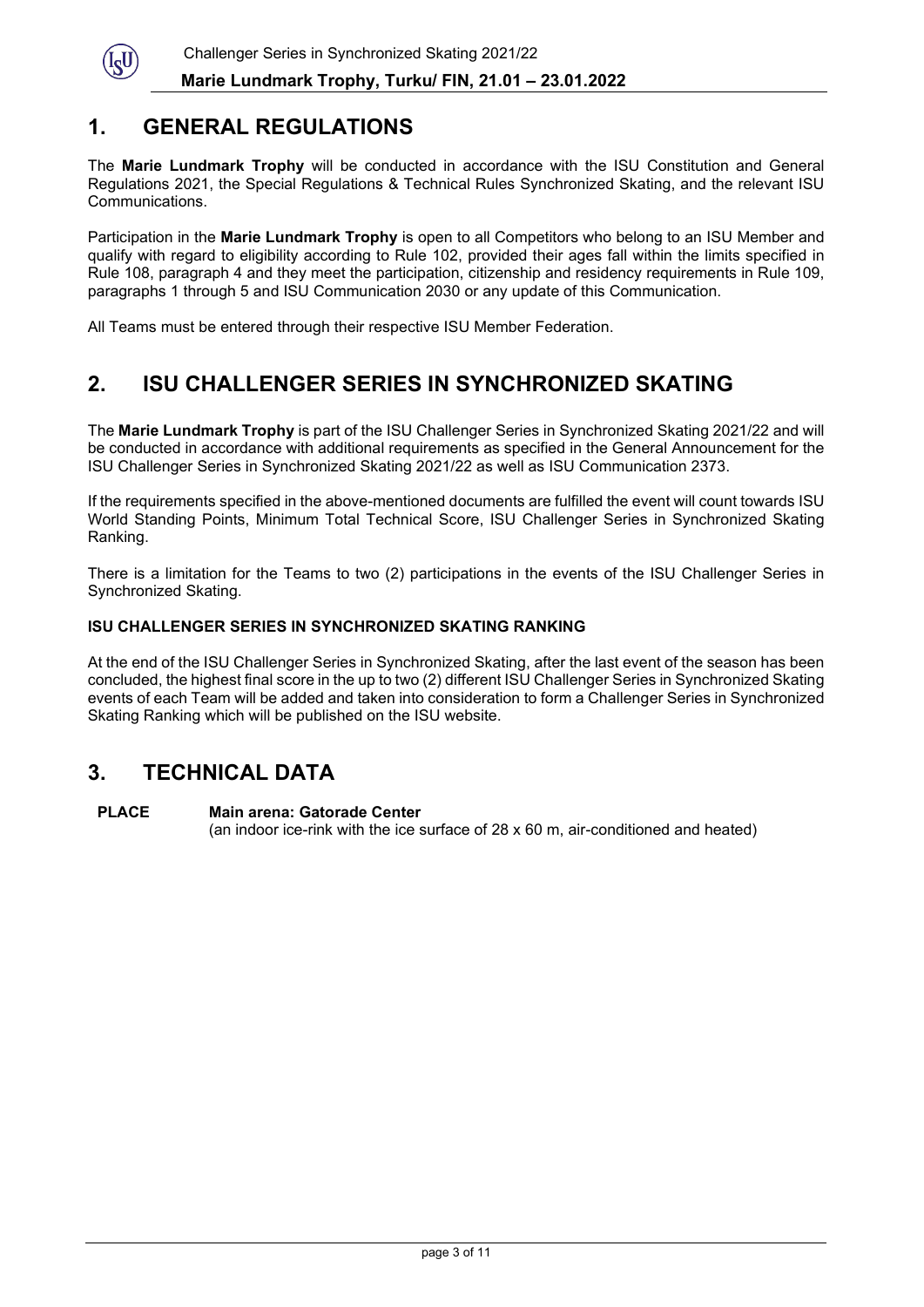

| <b>JUNIOR</b> | Short Program       | Duration: 2 minutes and 50 seconds, but may be less,                                                                                                                                                                                                                    |  |
|---------------|---------------------|-------------------------------------------------------------------------------------------------------------------------------------------------------------------------------------------------------------------------------------------------------------------------|--|
|               |                     | The General Short Program Elements and requirements are listed<br>in Rule 991, paragraphs 1 a), 2 and 3, Rule 992, paragraphs 1 a),<br>2 and 3 a). The Short Program Elements and Requirements to be<br>skated for Season 2021/22 are listed in ISU Communication 2236. |  |
|               | Free Skating        | Duration: 3 minutes and 30 seconds +/- 10 seconds                                                                                                                                                                                                                       |  |
|               |                     | The Well Balanced Program Requirements are listed in Rule 991,<br>paragraphs 1 b), 2 and 4, Rule 992, paragraph 1 b), 2 and 3c).<br>The Free Skating Elements and Requirements to be skated for<br>Season 2021/22 are listed in ISU Communication 2236.                 |  |
| <b>SENIOR</b> | Short Program       | Duration: 2 minutes and 50 seconds, but may be less,                                                                                                                                                                                                                    |  |
|               |                     | The General Short Program Elements and requirements are listed<br>in Rule 991, paragraphs 1 a), 2 and 3, Rule 992, paragraphs 1 a),<br>2 and 3 a). The Short Program Elements and Requirements to be<br>skated for Season 2021/22 are listed in ISU Communication 2236. |  |
|               | <b>Free Skating</b> | Duration: 4 minutes $+/- 10$ seconds                                                                                                                                                                                                                                    |  |
|               |                     | The Well Balanced Program Requirements are listed in Rule 991,<br>paragraphs 1 b), 2 and 4, Rule 992, paragraph 1 b), 2 and 3 c).<br>The Free Skating Elements and Requirements to be skated for<br>Season 2021/22 are listed in ISU Communication 2236.                |  |

# **4. ENTRIES**

#### **4.1 General**

All Entries must be made by the ISU Member concerned based on the regulations for the ISU Challenger Series in Synchronized Skating 2021/22.

All entries for the **Marie Lundmark Trophy** must be done through the **ISU Online Registration System (ORS)** by the deadline indicated. Hotel and travel information should also be entered into ORS, as well as bank information. Declarations will need to be uploaded to the ORS as well.

#### **4.2 Preliminary Entries**

The preliminary entries must reach the Organizer by latest: 21.11.2021 by entering the information through ORS.

#### **4.3 Entries by Name**

#### **4.3.1 Entries of Teams**

Participation is open to all Teams of ISU Members.

The Entries by names must be made via the ISU Online Registration System (ORS):

#### **<https://fms.sportresult.com/isu>**

and will be submitted via the ORS simultaneously to the: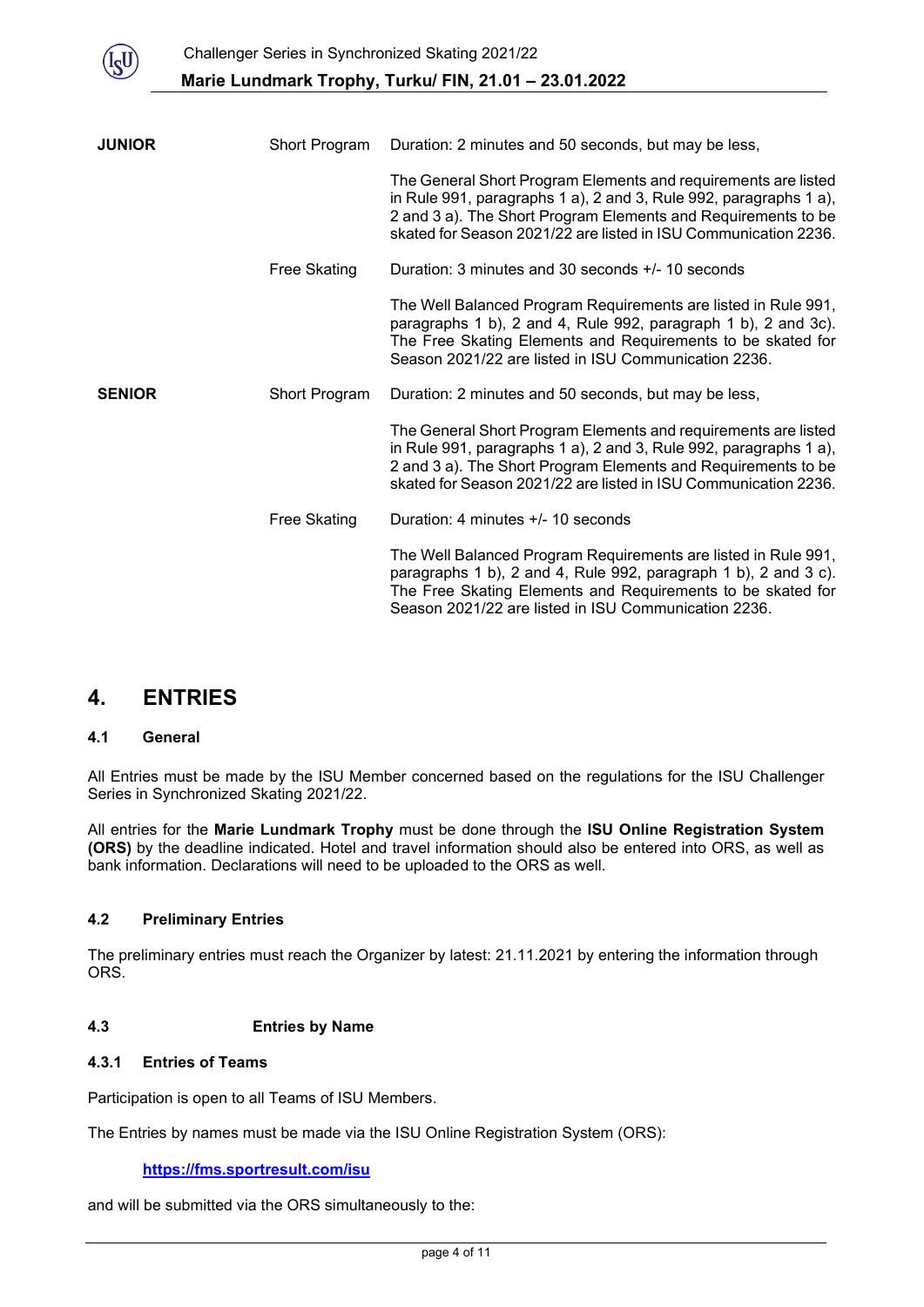

**Finnish Figure Skating Association** Valimotie 10 00380 Helsinki e-mail: mlt@stll.fi

and to:

ISU Secretariat e-mail: [entries@isu.ch](mailto:entries@isu.ch)

not later than: **Wednesday, 22.12.2021– 20:00 h (local time city of event)**.

#### **4.3.2 Entries of Judges**

Each participating ISU Member has the right to nominate one (1) judge who has at least the qualification "Judge for International Competitions".

In case of too many nominated judges the organizer will draw the panel of judges immediately after the closing date for the entries. The result of such draw will be communicated to all ISU Members involved in writing immediately after the conclusion of such draw.

The Entries of Judges must be made via the ISU Online Registration System (ORS) not later than: **Wednesday, 22.12.2021– 20:00 h (local time city of event)**.

Each panel of Judges will consist of at least 7 Judges. In exceptional cases and if there is no possibility to compose a panel of judges with at least 7 Judges, the ISU Vice-President Figure Skating may exceptionally authorize the panel in question to have a minimum of 6 Judges.

In case that at the time of the competition more Judges will be available and entered as required to compose the panels of Judges, the Organizing Member in consultation with the ISU will conduct on site, a draw for the panel of judges for the first segment. The Judges, not drawn for the first segment will be seated for the second segment.

The panel for the second segment (Free Skating) will in this case be completed by an open draw amongst the Judges serving in the first segment.

#### **4.1.4 Entries of Team Members**

Official entries of Team Leaders, Assistant Team Leaders, Team Officials, Team Medical Staff and Coaches and the partner or relative of a Judge will be accepted. Accreditation will be provided to those who are officially accepted by the Organizer.

Please be advised that only one Coach per Team will be accredited. An Assistant Team Leader will be accepted. Only one Team Official of each Member, including the Member President provided that they are Council Members, Technical Committee Members or Members of the Head Office of their Federation, will be accredited. Not more than one (1) Team Doctor and one (1) Team Physiotherapist will be accepted as the Team Medical Staff, for which the organizer requests the right to have a medical certification (document) presented before accreditation. The Member Federations guarantee that the requested accreditation of Team Members will correspond to their function within the team and the Federation.

The names of all team members must be submitted via the ISU Online Registration System (ORS) and must reach the Organizing Committee and the ISU Secretariat not later: **Wednesday, 22.12.2021– 20:00 h (local time city of event)**.

#### **4.1.5 Entry Fee**

With the entry to the competition, the entry fee must be paid as follows:

500.00 € per Team

#### **The entry fee will not be refunded in case of withdrawals for any reason.**

The OC will send instructions for the payment after the entry deadline.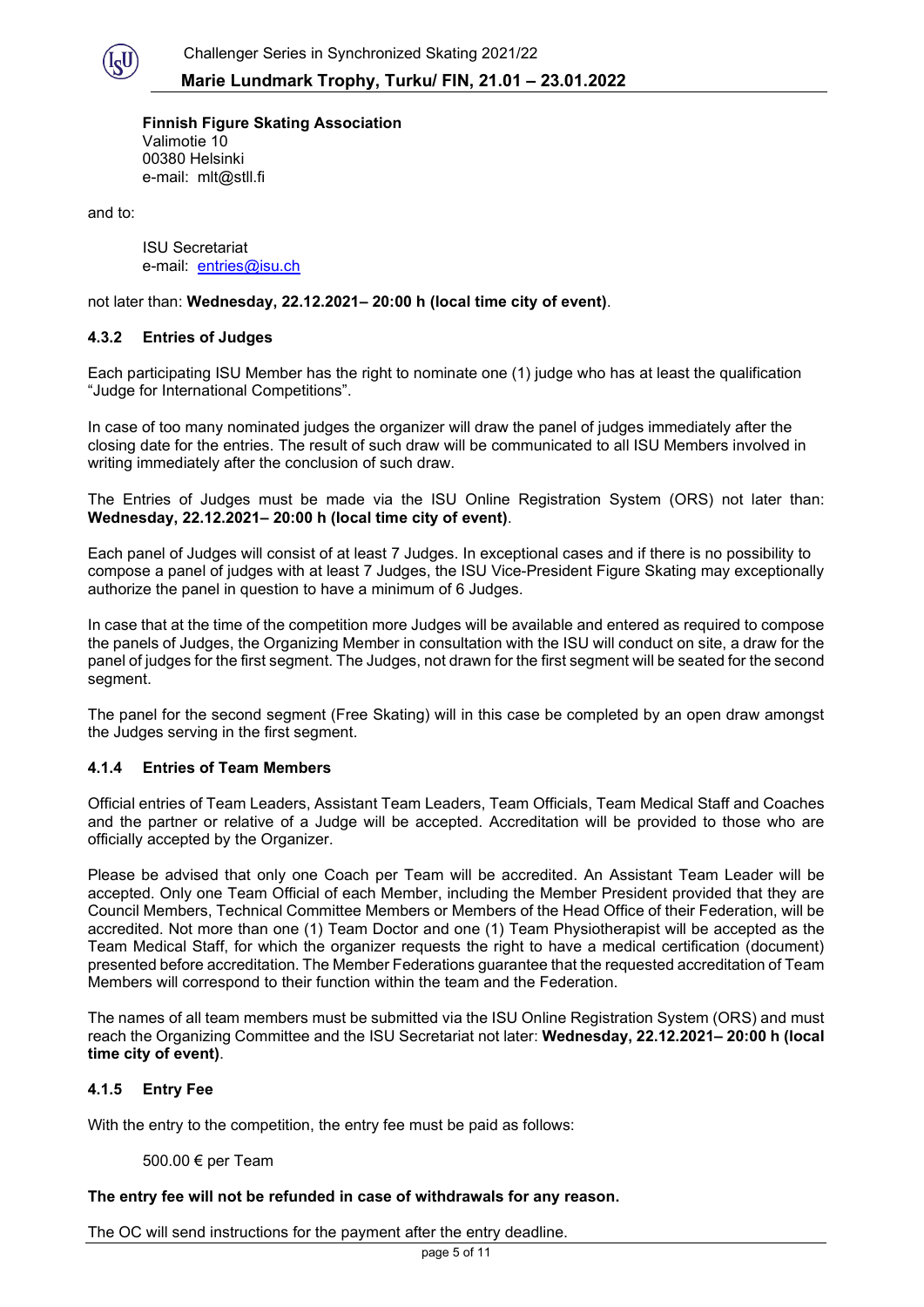

# **5. APPOINTED EVENT OFFICIAL**

This Challenger Series in Synchronized Skating event will follow the requirements of the General Announcement for the Challenger Series in Synchronized Skating 2021/22 as well as ISU Communication 2373 and principles of Rule 910, paragraph 5.a) of the ISU Special Regulations Synchronized Skating 2021 for appointing the event officials.

The members of each individual Technical Panel (Technical Controller and the Technical Specialists) will not be from the same ISU Member. At least two (2) Technical Panel members will have the qualification "ISU", however one of the three members may have the qualification "International".

The Referee will have at least the qualification "International" and could be of the same ISU Member as one member of the Technical Panel (Technical Controller and Technical Specialists).

The Data Operator and the Replay Operator will have at least the qualification "International".

# **6. MEALS, LODGING AND TRAVEL EXPENSES**

The organizer will provide and cover the expenses for rooms and meals for all Referees, the Technical Controllers, the Technical Specialists, the Data and Replay Operators and Judges participating, beginning with dinner on **Friday 21.1.2022** until breakfast on **Monday 24.1.2022.**

Should any of the above-mentioned persons arrive at the hotel before or stay longer than the period described above, their room costs and expenses will be the responsibility of the individual and must be paid on arrival.

The Organizing Committee will cover the costs for travel expenses for all Referees, the Technical Controllers, the Technical Specialists, the Data and Replay Operators.

In accordance with the General Announcement for the Challenger Series in Synchronized Skating 2021/22 as well as ISU Communication 2373, all Referees, the Technical Controllers, the Technical Specialist, the Data and Replay Operators and Judges officiating in the "Junior" and "Senior" competitions of a Challenger Series in Synchronized Skating event will, at the expense of the organizing ISU Member, receive pocket money of CHF 200.00 or the equivalent in the local currency.

# **7. PRACTICE**

Official practice for Competitors begins on Friday **21.1.2022.** The detailed schedule will be issued at the time of registration.

# **8. MUSIC / PLANNED PROGRAM CONTENT**

All Competitors shall furnish, in advance, competition music by emailing an MP3-file either as attachment, in accordance with Rule 823. The music must be sent to mit  $\omega$ stll. fi The email message should only contain one music file or file link.

A list of titles, composers and orchestras of the music to be used for the Short Program and Free Skating Program must be listed for each Team on the official Music Selection Form and attached to the official Entry Form for Teams.

Teams must provide a back-up drive for each program. All covers/discs must show the Competition event, Team's name, the Nation and the exact running time of the music (not skating time) including any starting signal and must be submitted at the time of registration. Each program (short program and free skating) must be recorded on a separate disc.

If music information is not complete and/or the music is not provided, accreditation will not be given.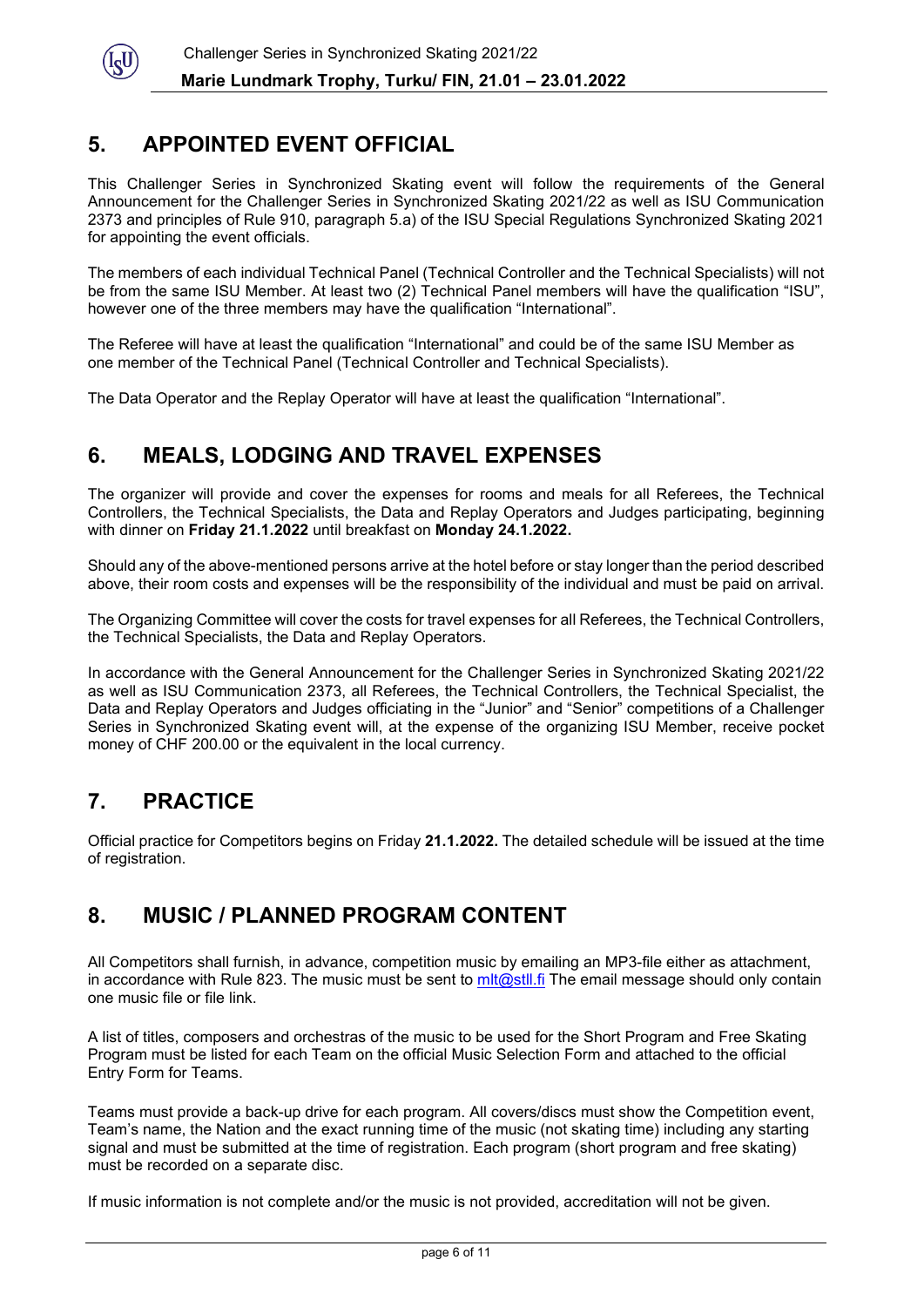

With the entry forms, the "Program Content Sheet" must be returned to the Organizing Committee in time. It is mandatory that the Program Content Sheet be filled in precisely by each Team in English using the terminology for the elements listed in the respective ISU Communication.

#### **9. ARRIVAL OF PARTICIPANTS / TEAMS**

The nearest international airport to Turku is **Helsinki-Vantaa Airport (HEL)** with a distance of **169 km** to the official hotel. The local airport is **Turku Airport (TKU),** with direct flights from Riga, Mariehamn and Gdansk at the moment.

There is a door-to-door train connection from Helsinki Airport to Original Sokos Hotel Kupittaa (one of the official hotels) in Turku. If the team arrives in Turku by train, they have opportunity to book a team bus for transportation in Turku for a fee.

Teams also have the opportunity to book a team bus for transport during the competition already from Helsinki Airport for a fee through the organizer.

Please inform the Organizing Committee together with your preliminary entry what kind of transportation needs you have. Link to the form [https://www.lyyti.fi/reg/mlt\\_preliminary](https://www.lyyti.fi/reg/mlt_preliminary)

All Referees, the Technical Panel (Technical Controllers, Technical Specialists, Data & Replay Operators) Judges, Competitors, Team Leaders, Team Officials, Team Medical Staff and Coaches are requested to announce to the Organizing Committee as soon as possible but no later than **9.1.2022** the name of the airlines, flight numbers, dates and times of arrival or any other information concerning transportation and arrivals. The detailed travel information need to be submitted via the ISU Online Registration System (ORS).

# **10. OFFICIAL HOTELS**

**The official hotel for teams: ORIGINAL SOKOS HOTEL KUPITTAA** Joukahaisenkatu 6 20520 TURKU phone: +358 10 786 6000 web: <https://www.sokoshotels.fi/fi/turku/original-sokos-hotel-kupittaa> Rates per night: 97€/single room, 102€/twin room and 122€/triple room **Hotel is connected to the Kupittaa Railwaystation**

**The official hotel for Referees, Judges & Technical panel:**

**SOLO SOKOS HOTEL SEURAHUONE** Humalistonkatu 2 20100 TURKU phone: +358 10 786 4000 web: [https://www.sokoshotels.fi/fi/turku/sokos-hotel-seurahuone](https://www.sokoshotels.fi/fi/turku/original-sokos-hotel-seurahuone)

**Other hotels: ORIGINAL SOKOS HOTEL WIKLUND** Eerikinkatu 11 20100 TURKU phone: +358 10 786 6000 web: [https://www.sokoshotels.fi/fi/turku/original-sokos-hotel-wiklund](https://www.sokoshotels.fi/fi/turku/original-sokos-hotel-wiklundkupittaa) Rates per night: 100€/single room, 105€/twin room and 125€/triple room

#### **RADISSON BLU MARINA PALACE**

Linnankatu 32 20100 TURKU phone: +358 20 1234710 web:<https://www.radissonhotels.com/fi-fi/hotellit/radisson-blu-marina-turku> Rates per night: 115€/single room and 120€/twin room

Preliminary request for the accommodation, please use this link: [https://www.lyyti.fi/reg/mlt\\_preliminary](https://www.lyyti.fi/reg/mlt_preliminary)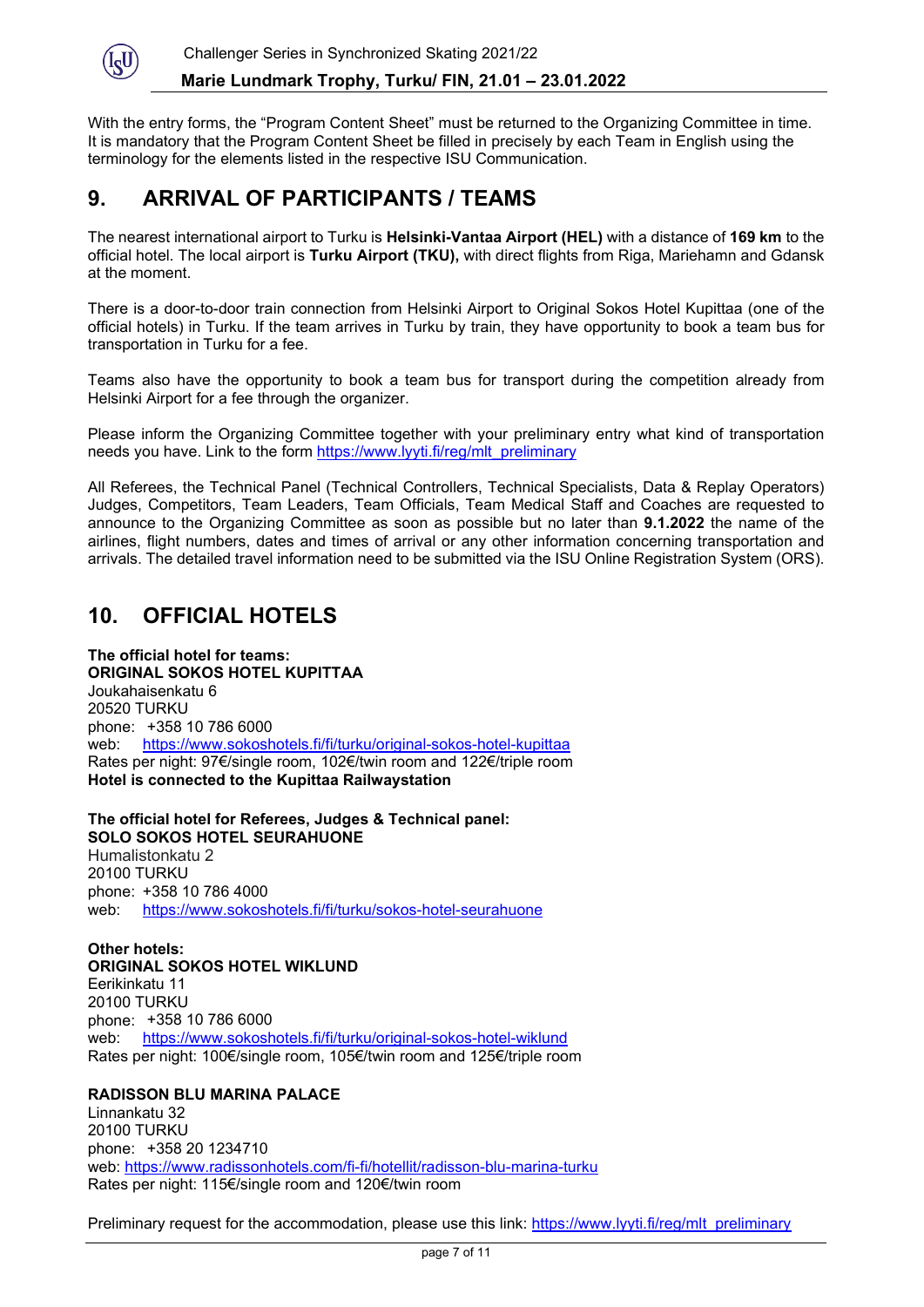

Hotel capacity will be booked on first come first served basis as all the teams can´t be accommodated in the official hotel.

Hotel capacities can only be booked via the Organizing Committee. Booking requests have to be sent to the organizer by latest Sunday November 21<sup>st</sup>. The organizer cannot guarantee the availability of rooms, for bookings which are received after that date. All payments shall be made to the OC at the time of confirmation.

# **11. ACCREDITATION**

The official accreditation for Teams is planned at the Original Sokos Hotel Kupittaa upon arrival.

Accreditation as a Team Member will be given to all entered Judges, Competitors and one Team Leader per participating team, one Coach per Team, a maximum of two Team Officials of ISU Members (including the Member President), provided that they are Council Members, Technical Committee Members or Members of the Head Office of their Federation and a maximum of two medical persons. Accreditation will only be granted to persons in those various functions if officially entered and named through their ISU Member. **The ISU Member certifies with the signed entry form the indicated functions within the team of all team members. Any misuse of any function will be sanctioned by the ISU/OC.**

Accreditation will be given to appointed Event Officials and Guests.

# **12. RESULTS**

The marking system (ISU Judging System) as described in ISU Technical Rule Synchronized Skating 2021, Rule 842 and Rule 843 (Determination and publication of results) will be used.

# **13. PRESENTATION OF MEDALS AND PRIZES**

The three best placed Teams in each event will be announced and honored. Gold, silver and bronze medals will be presented to the medalists. The national anthem of the winners will be played.

Senior team placed in the 1<sup>st</sup> place will be awarded with 4'000€ prize money. Junior team placed the 1<sup>st</sup> place will be awarded with 3'200€ prize money.

Payments will be made through the respective National Associations as per ISU Rule 102. The withholding tax will be deducted according to Finnish law.

# **14. INSURANCE / LIABILITY**

In accordance with Rule 119, it is the sole obligation of each Member participating in ISU Events, to provide medical and accident insurance for their athletes, officials and all other members of the Member's team. Such insurance must assure full medical attendance and also the return of the ill or injured person to the home country by air transport or by other expeditious. It is an internal matter of each ISU Member to decide the issue who shall pay the premium for such insurance.

The ISU and the Organizing Committee assume no responsibility for or liability with respect to bodily or personal injury or property damage incurred in connection incurred by Competitors and Officials.

# **15. MEETINGS FOR ISU EVENT OFFICIALS AND JUDGES**

All Referees, Technical Controllers, Technical Specialists, Data and Replay Operators and Judges are responsible to make their travel arrangements in order to be able to attend the respective event related meetings. If any other party makes the flight arrangements, the Referees, Technical Controllers, Technical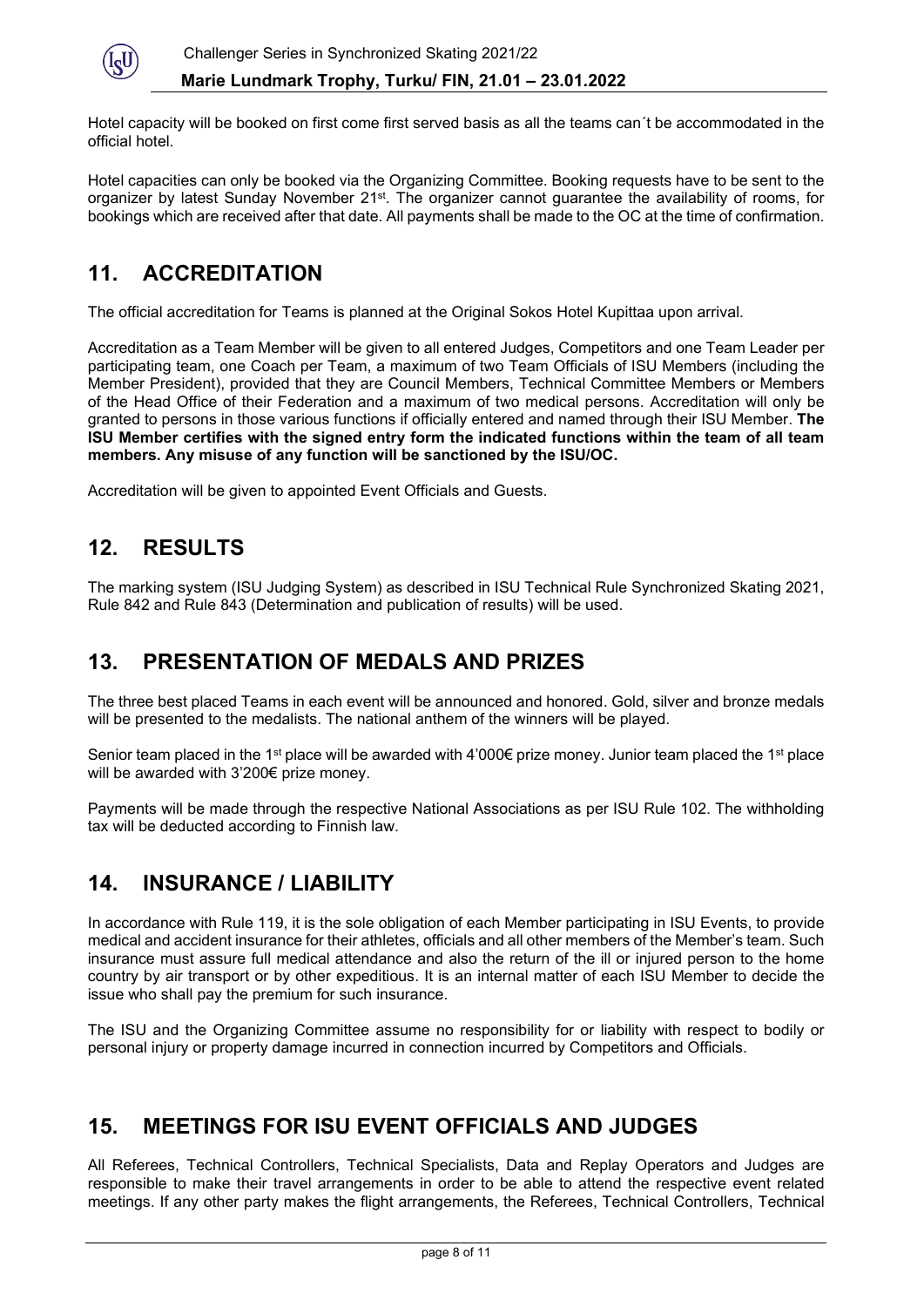

Specialists, Data and Replay Operators and the Judges are responsible to check if such arrangements are in line with the detailed schedule as mentioned under paragraph 17.

### **16. INFORMATION AND VARIOUS**

For information, please contact the Organizing Committee:

**Finnish Figure Skating Association** Valimotie 10 00380 Helsinki, Finland phone: +358 40 940 2610 / Nina Gustafsson e-mail: mlt@stll.fi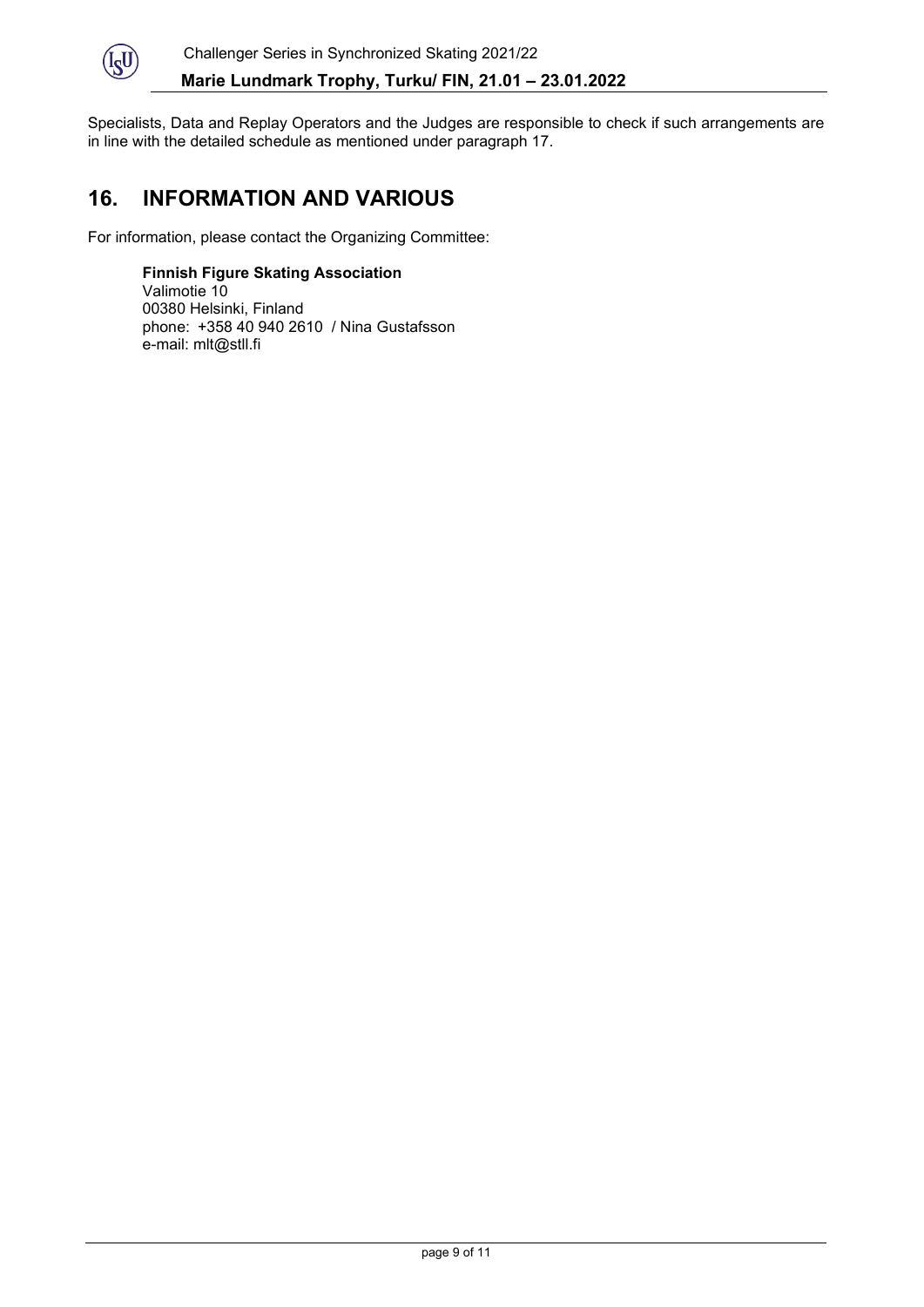

# **17. EVENT SCHEDULE**

| Thursday,<br>January 20, 2022 | All day                                      | Arrival of teams                                              |  |
|-------------------------------|----------------------------------------------|---------------------------------------------------------------|--|
| Friday,<br>January 21, 2022   | Afternoon                                    | Official practice                                             |  |
|                               | TBA                                          | Individual Technical Panel Meetings per Discipline            |  |
|                               | 16:00                                        | Referees and Technical Controllers Meeting                    |  |
|                               | 17:00<br>Team<br>20:00<br>Leaders<br>Meeting | Judges Draw and Meeting                                       |  |
| Saturday,<br>January 22, 2022 | 15:00                                        | JUNIOR - Short Program                                        |  |
|                               | 16:45                                        | SENIOR - Short Program                                        |  |
| Sunday,<br>January 23, 2022   | 15:00<br>16:50                               | JUNIOR - Free Skating                                         |  |
|                               |                                              | SENIOR - Free Skating<br>Victory Ceremonies JUNIOR and SENIOR |  |
|                               |                                              |                                                               |  |

**Please note:**

**This schedule is subject to changes and will be updated in accordance with the final number of entries.**